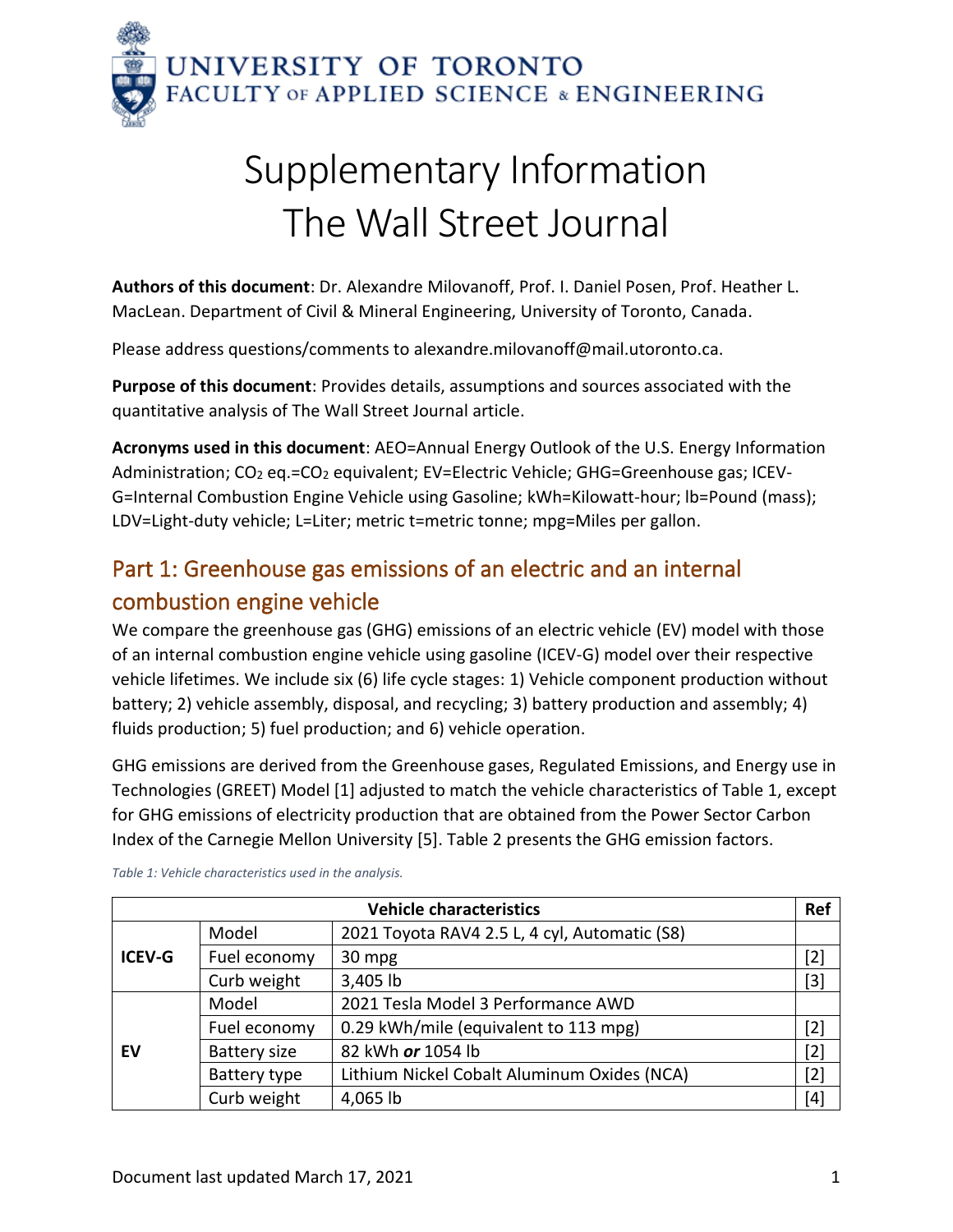

<span id="page-1-0"></span>*Table 2: GHG emission factors used in the analysis.*

| <b>GHG emission factors</b> |                                            |                                            |                   |  |
|-----------------------------|--------------------------------------------|--------------------------------------------|-------------------|--|
| <b>ICEV-G</b>               | Vehicle component (without EV battery)     | 5.3 metric t $CO2$ eq. / vehicle           | $[1]$             |  |
|                             | production                                 |                                            |                   |  |
|                             | Vehicle Assembly, Disposal, and Recycling  | 0.9 metric t $CO2$ eq. / vehicle           | $[1]$             |  |
|                             | <b>Fluids Production</b>                   | 1.2 metric t CO <sub>2</sub> eq. / vehicle | $[1]$             |  |
|                             | Gasoline Production (well-to-tank, U.S.    | 4.21 lb $CO2$ eq. / gal                    | $[1]$             |  |
|                             | Average)                                   |                                            |                   |  |
|                             | <b>Gasoline Combustion</b>                 | 19.2 lb $CO2$ eq. / gal                    | [1]               |  |
| EV                          | Vehicle component (without EV battery)     | 4.5 metric t $CO2$ eq. / vehicle           | $[1]$             |  |
|                             | production                                 |                                            |                   |  |
|                             | NCA Battery production and Assembly        | 13.6 lb $CO2$ eq. / lb battery             | $\lceil 1 \rceil$ |  |
|                             | Vehicle Assembly, Disposal, and Recycling  | 0.9 metric t $CO2$ eq. / vehicle           | $[1]$             |  |
|                             | <b>Fluids Production</b>                   | 0.4 metric t CO <sub>2</sub> eq. / vehicle | $[1]$             |  |
|                             | Electricity Production (2019 U.S. average) | $877$ lb CO <sub>2</sub> eq. / MWh         | [5]               |  |

*Note*: While we approximate the Tesla Model 3 and Toyota RAV4 life cycle GHG emissions from published information on their characteristics and relevant life cycle inventory data, the estimates are not specific to the production of those vehicles and their supply chains.

## Part 2: Greenhouse gas emissions of the U.S. light-duty vehicle fleet

The simulations of the prospective U.S. light-duty vehicle (LDV) fleet GHG emissions are derived from the Fleet Life Cycle Assessment and Material-Flow Estimation (FLAME) model, first described in Milovanoff et al. [6] and available open-source in a Zenodo repository [7]. FLAME is a LDV fleet model that estimates the LDV fleet GHG emissions as a function of time and technological changes.

The cumulative GHG target of 39 metric gigatons of  $CO<sub>2</sub>$  between 2019 and 2050 for the U.S. LDV fleet to be consistent with the climate goal of the Paris Agreement is explained in detail in Milovanoff et al. [8].

Most of the inputs for the four (4) scenarios shown on the article are derived from the reference case of the Annual Energy Outlook (AEO) 2020 of the U.S. Energy Information Administration [9]. Key inputs from the AEO include prospective total LDV stocks and electricity GHG emission factors. For scenario 1, we use the prospective LDV technology market shares of the AEO reference case. Technology market shares of scenario 2 were provided by The Wall Street Journal team and reflect an increasing deployment of hybrid electric vehicles in the short term and of battery electric vehicles in the long term. For scenario 3, we assume that all new vehicle sales are battery electric vehicles by 2035. For scenario 4, we assume that electric vehicles are being deployed according to the EV30@30 scenario developed by the International Energy Agency [10]. [Figure 1](#page-2-0) shows the prospective technology market shares in new vehicle sales for all four scenarios. In addition, Scenario 4 assumes improvements in fuel economy of